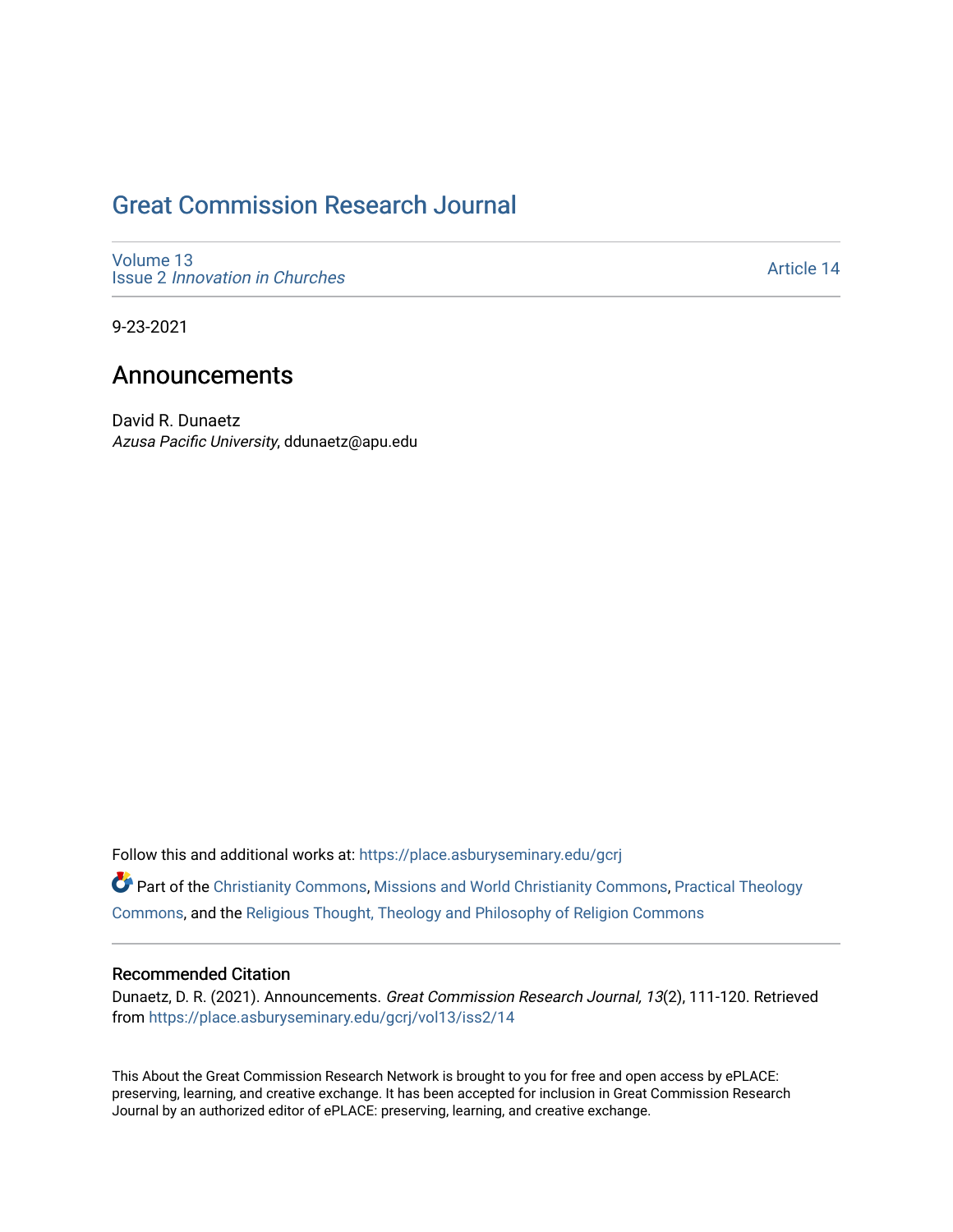### **2022 Great Commission Research Network Conference**

# **Faith Sharing with Skeptics and Nones**

### **March 7-8, 2022 Orlando, Florida**

## **Call for Papers**

This year's conference will be one of the Pre-Conferences at Exponential (Mar 8-10). Exponential, a large conference focused on church multiplication (exponential.org). The conference is held at First Baptist Church of Orlando. Information on hotels can be found on Exponential's website.

The price for both the Great Commission Research Network (GCRN) Conference and Exponential is \$169. Please register at greatcommissionresearch.com/conference

The GCRN conference begins on Monday, March 7, at 1:00pm and ends Tuesday, March 8, at Noon, after which the Exponential conference begins and continues through Thursday.

If you are interested in presenting research, please email a 100-200 word summary of your proposed presentation to Jay Moon, President of the GCRN, at jay.moon@asburyseminary.edu. Proposals will be accepted based on quality of research, relevance to the theme of the conference, and potential for application in local churches.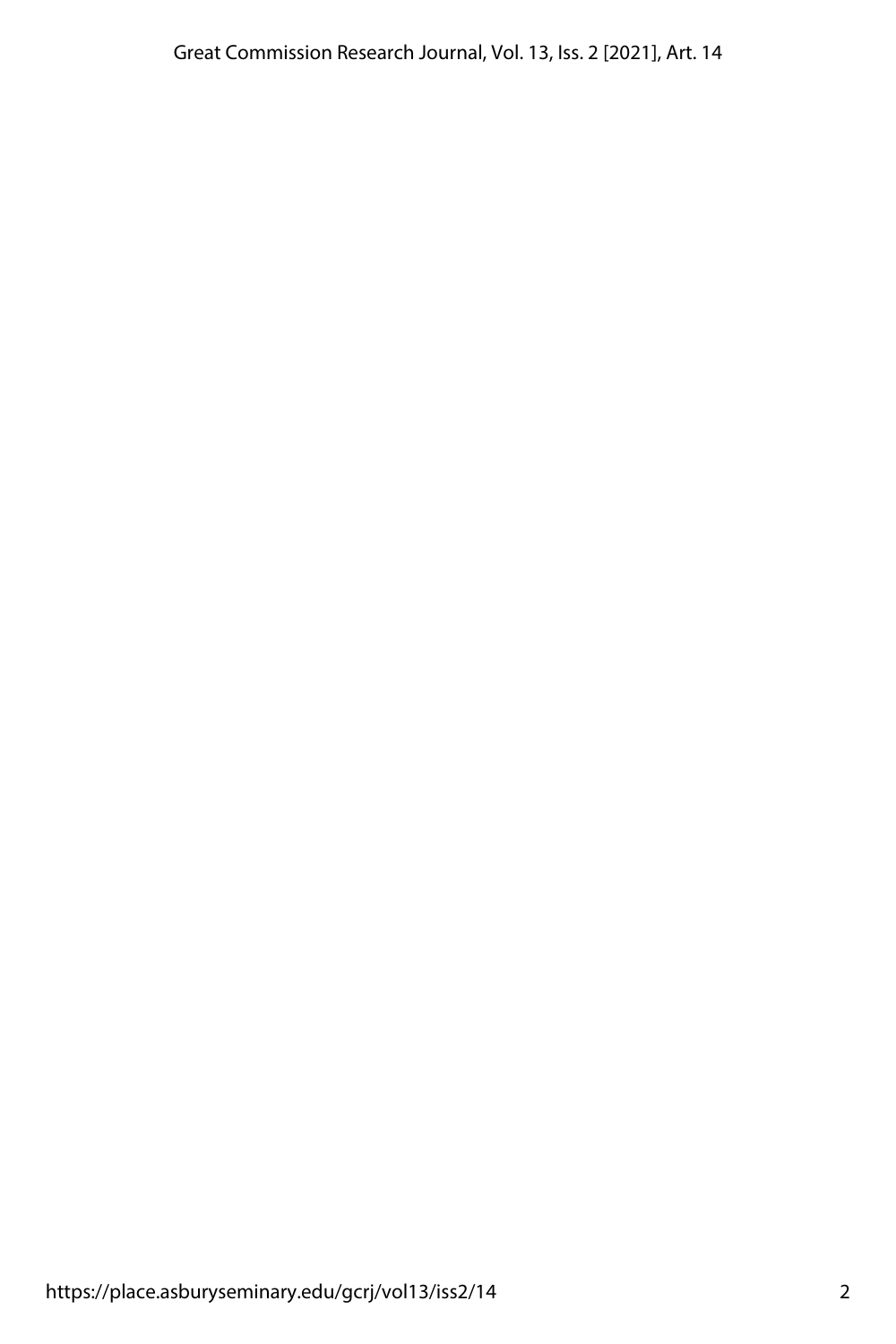# CALL FOR PAPERS

### **Knox Fellowship Awards 2022**

### RESEARCH IN EVANGELISM

#### **Sponsored by the Great Commission Research Network and Knox Fellowship**

#### **Purpose:**

The Great Commission Research Network and Knox Fellowship are sponsoring the 2022 Call for Papers and awards for Research in Evangelism, with winning and outstanding papers to be considered for publication in the Fall 2022 issue of the *Great Commission Research Journal*. The goal of the competition is to compile and disseminate research that serves to help churches fulfill the Great Commission (Matt. 28:18-20).

### **Submissions (Due April 30):**

Papers should present original research not yet published relevant to the field of evangelism. They should be 3000-7000 words and in APA format. Submissions should be emailed by May 15, 2022, to David Dunaetz, editor of the *Great Commission Research Journal*: ddunaetz@apu.edu

### **Publication and Awards:**

Four \$500 awards will be granted to papers in any of the following categories. **Students are especially encouraged to submit papers.**

#### 1) **Theological Research**

-Focusing on developing a biblical theology of some theme relevant to contemporary evangelism.

#### 2) **Empirical Research**

-Reporting quantitative research (e.g., hypothesis testing with survey data) or qualitative research (e.g., interviews to answer a research question) on a topic relevant to evangelism.

#### 3) **Case Studies**

-A description and analysis of evangelism in a specific context (e.g., a local church).

The most valuable contributions will be considered for publication in the Fall 2022 issue of the *Great Commission Research Journal*.If there are a sufficient number of valuable contributions, they may be published in a book.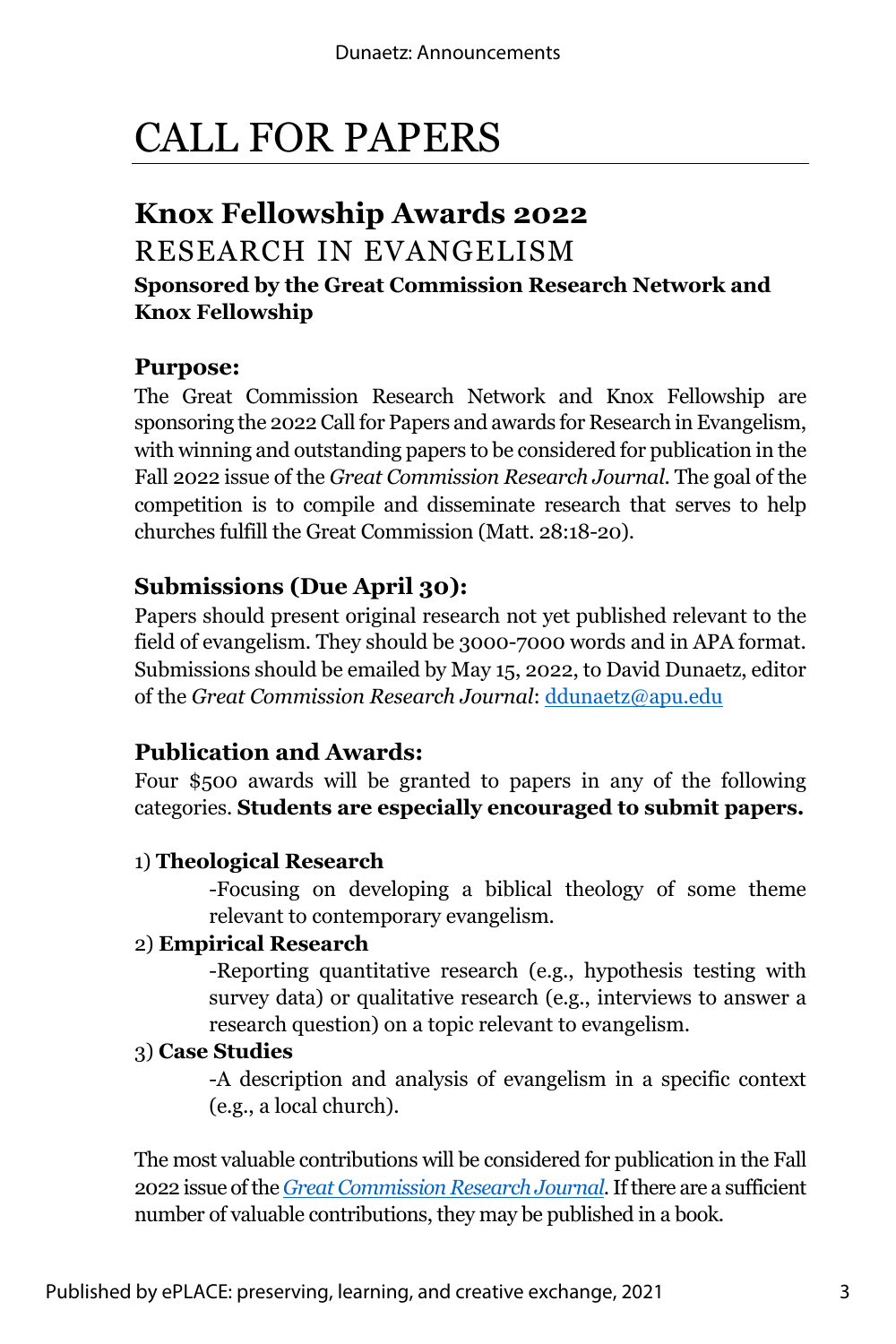### **GREAT COMMISSION RESEARCH NETWORK**

*(formerly: The American Society for Church Growth)*

### **OFFICERS**



President: Dr. Jay Moon Professor of Church Planting and Evangelism Asbury Theological Seminary Email: jay.moon@asburyseminary.edu



First Vice President: Dr. Brad Ransom Chief Training Officer Director of Church Planting Free Will Baptist North American Ministries Email: brad@nafwb.org



Treasurer: Ben Penfold Chief Executive Officer Penfold & Company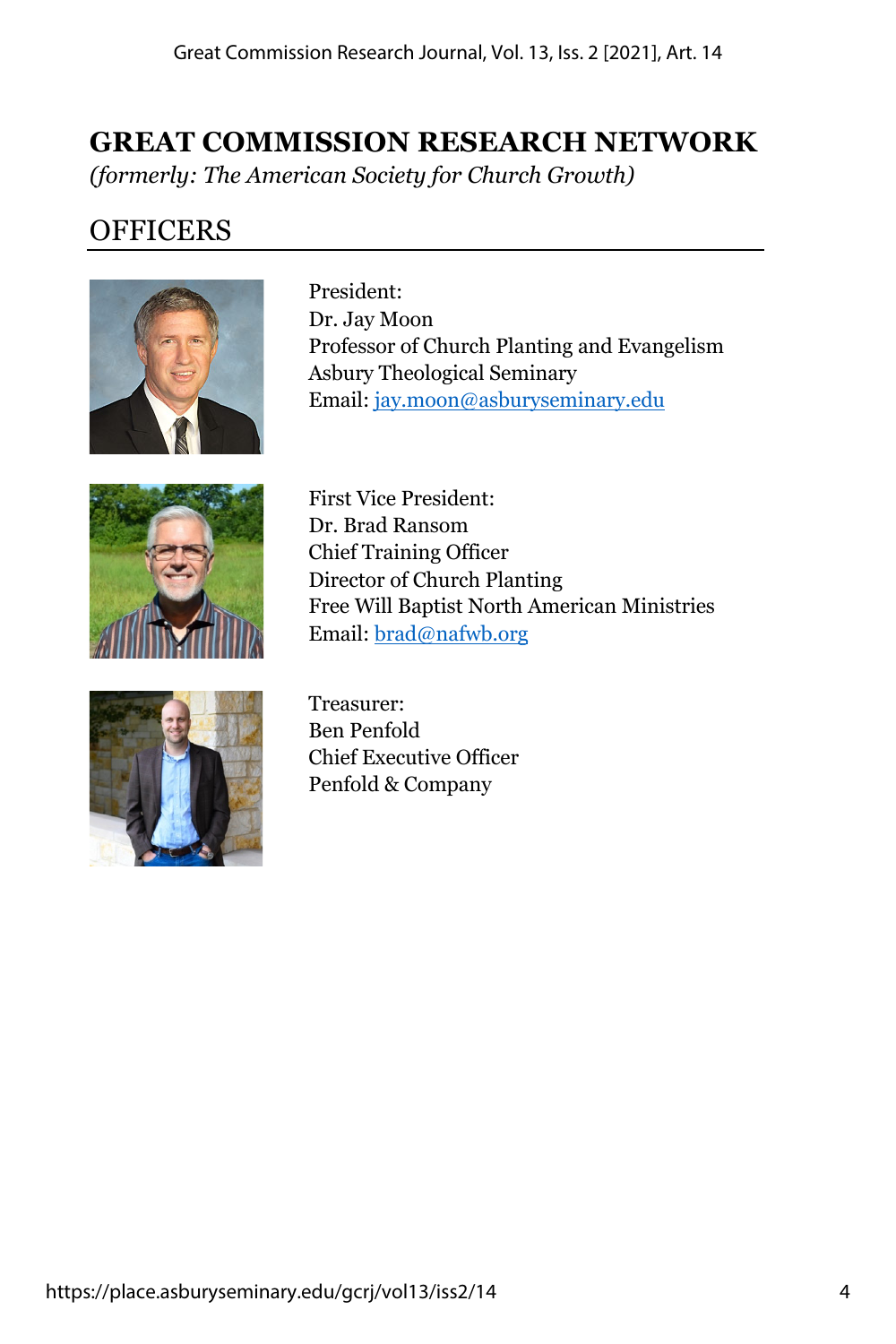### **GREAT COMMISSION RESEARCH NETWORK**

*greatcommissionresearch.com*

### MEMBERSHIP

### **What is the Great Commission Research Network?**

The Great Commission Research Network (GCRN) is a worldwide and professional association of Christian leaders whose ministry activities have been influenced by the basic and key principles of church growth as originally developed by the late Donald McGavran. Founded by renowned missiologists George G. Hunter III and C. Peter Wagner, the GCRN has expanded into an affiliation of church leaders who share research, examine case studies, dialogue with cutting-edge leaders, and network with fellow church professionals who are committed to helping local churches expand the kingdom through disciple-making.

#### **Who Can Join the GCRN?**

GCRN membership is open to all who wish a professional affiliation with colleagues in the field. The membership includes theoreticians, such as professors of evangelism and missions, and practitioners, such as pastors, denominational executives, parachurch leaders, church planters, researchers, mission leaders, and consultants. Some members specialize in domestic or monocultural church growth, while others are cross-culturally oriented.

#### **Why Join the GCRN?**

The GCRN provides a forum for maximum interaction among leaders, ministries, and resources on the cutting edge of Great Commission research. The annual conference of the GCRN (typically held in March each year) offers the opportunity for research updates and information on new resources and developments, as well as fellowship and encouragement from colleagues in the field of church growth. Membership in the GCRN includes a subscription to the *Great Commission Research Journal* and a discount for the annual conference.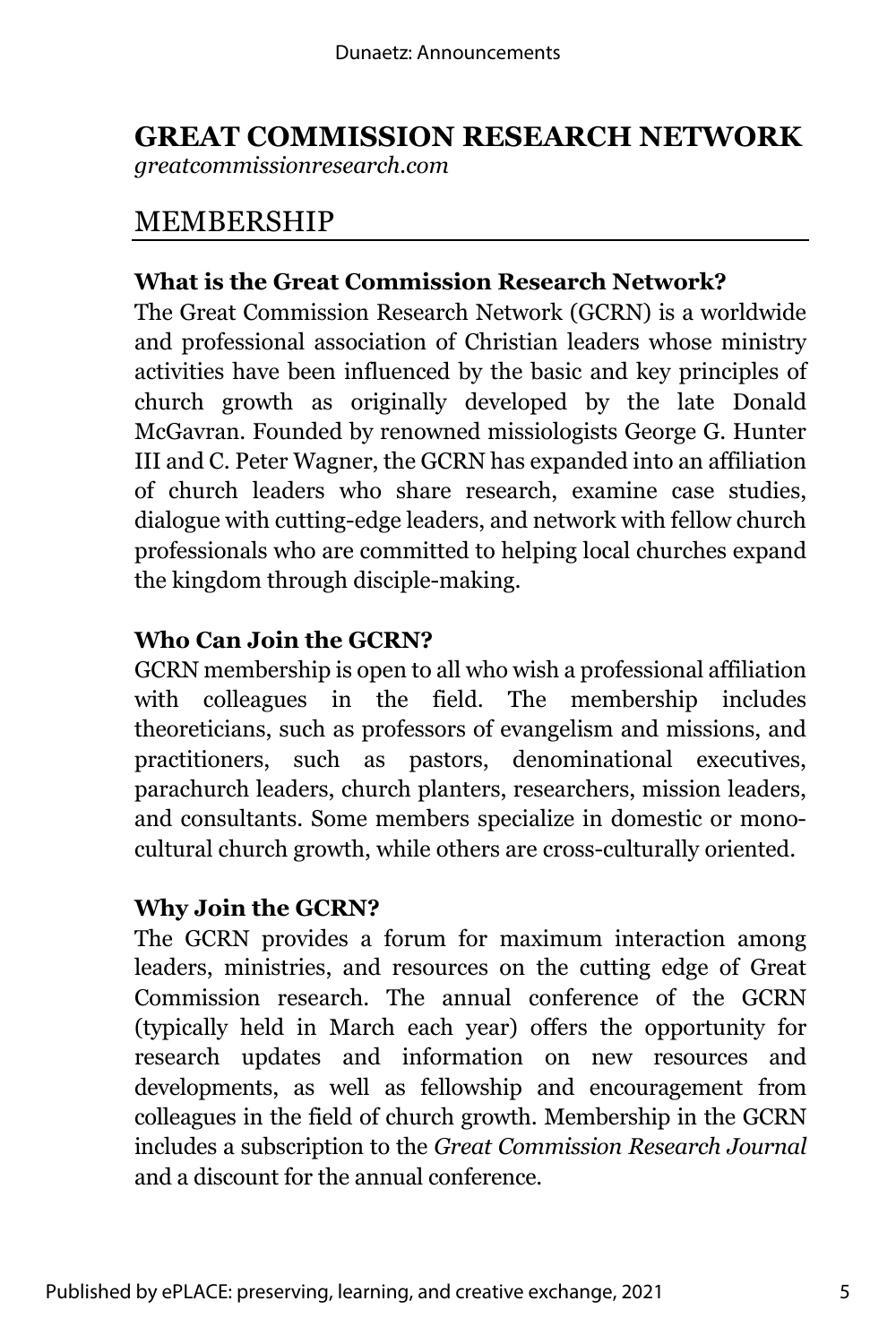### **How Do I Join the GCRN?**

For further information on membership and the annual conference, please visit greatcommissionresearch.com.

### **Membership Fees**

- One-year regular membership (inside or outside USA) \$59
- One-year student/senior adult membership (inside or outside USA) - \$39
- Three-year regular membership (inside or outside USA) \$177
- Three-year senior membership (inside or outside USA) \$117
- Membership includes a subscription to the *Great Commission Research Journal* which is in the process of transitioning to an electronic format.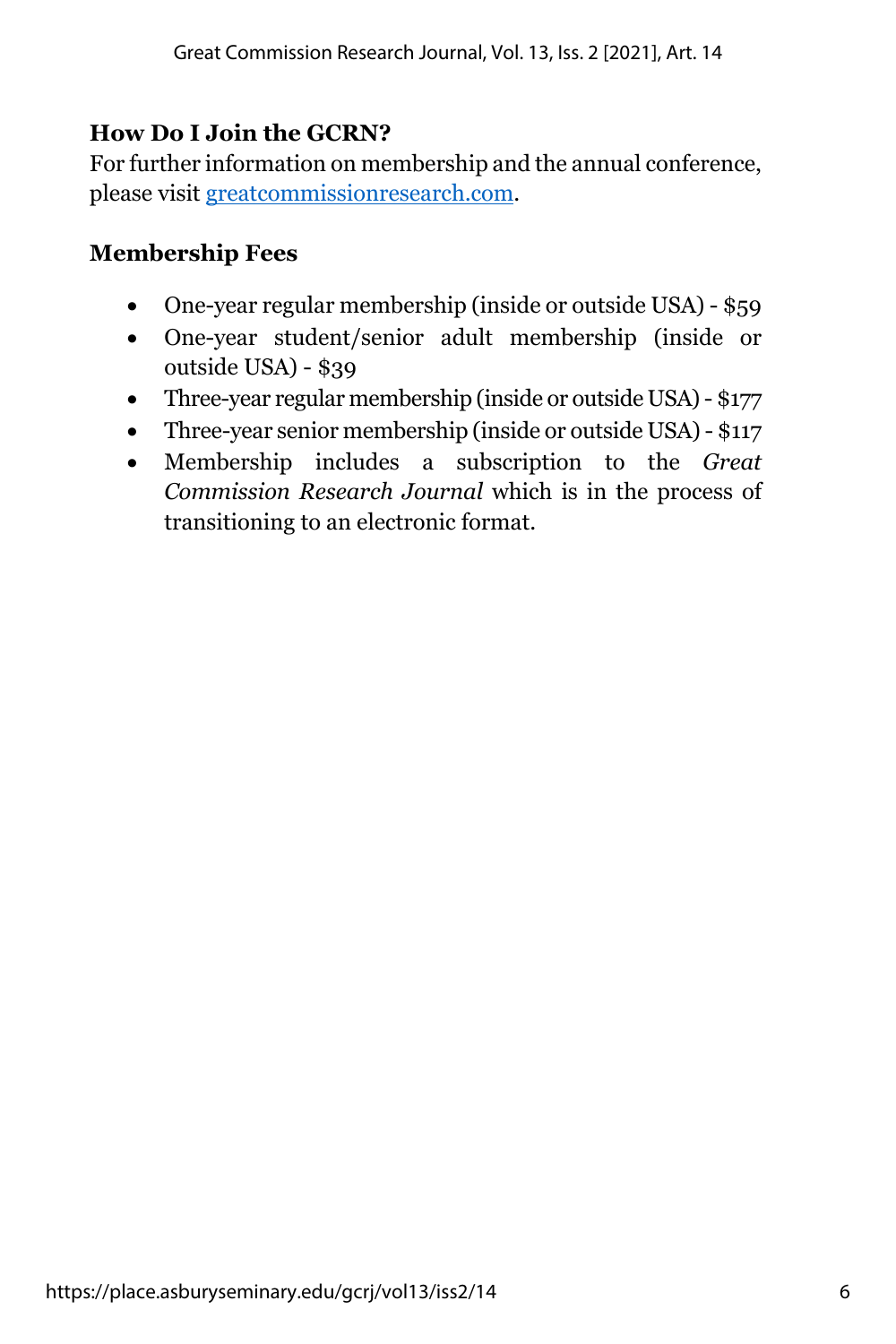### **GREAT COMMISSION RESEARCH NETWORK** AWARDS

#### **Donald A. McGavran Award for Outstanding Leadership in Great Commission Research**

Normally once each year, the GCRN gives this award to an individual for exemplary scholarship, intellect, and leadership in the research and dissemination of the principles of effective disciple-making as described by Donald A. McGavran. The award recipients to date:

| Win Arn                                                                          | 1989    | <b>Rick Warren</b>   | 2004    |
|----------------------------------------------------------------------------------|---------|----------------------|---------|
| C. Peter Wagner                                                                  | 1990    | Charles Arn          | 2005    |
| Carl F. George                                                                   | 1991    | John Vaughan         | 2006    |
| Wilbert S. McKinley                                                              | 1992    | <b>Waldo Werning</b> | 2006    |
| Robert Logan                                                                     | 1993    | <b>Bob Whitesel</b>  | 2007    |
| <b>Bill Sullivan</b>                                                             | 1994    | <b>Bill Easum</b>    | 2009    |
| <b>Elmer Towns</b>                                                               | 1994    | Thom S. Rainer       | 2010    |
| Flavil R. Yeakley Jr.                                                            | 1995    | <b>Ed Stetzer</b>    | 2012    |
| George G. Hunter III                                                             | 1996    | <b>Nelson Searcy</b> | 2013    |
| <b>Eddie Gibbs</b>                                                               | 1997    | J.D. Payne           | 2014    |
| Gary L. McIntosh                                                                 | 1998    | Alan McMahan         | 2015    |
| Kent R. Hunter                                                                   | 1999    | <b>Steve Wilkes</b>  | 2016    |
| R. Daniel Reeves                                                                 | 2000    | Art McPhee           | 2016    |
| <b>Ray Ellis</b>                                                                 | 2002    | Mike Morris          | 2017    |
| John Ellas                                                                       | 2003    | <b>Bill Day</b>      | 2019    |
| Win Arn Lifetime Achievement Award in Great Commission Research                  |         |                      |         |
| This award is given to a person who has excelled in the field of American church |         |                      |         |
| growth over a long period of time. The award recipients to date:                 |         |                      |         |
| <b>Eddie Gibbs</b>                                                               | 2011    | Gary McIntosh        | 2015    |
| <b>Elmer Towns</b>                                                               | 2012    | Kent R. Hunter       | 2017    |
| George G. Hunter III                                                             | 2013    | Carl George          | 2019    |
| John Vaughan                                                                     | 2014    |                      |         |
| <b>American Society for Church Growth/GCRN Past Presidents</b>                   |         |                      |         |
| C. Peter Wagner                                                                  | 1986    | Ray W. Ellis         | 1999-00 |
| George G. Hunter III                                                             | 1987    | Charles Van Engen    | 2001-02 |
| Kent R. Hunter                                                                   | 1988    | Charles Arn          | 2003-04 |
| <b>Elmer Towns</b>                                                               | 1989    | Alan McMahan         | 2005-06 |
| <b>Eddie Gibbs</b>                                                               | 1990    | Eric Baumgartner     | 2007-08 |
| <b>Bill Sullivan</b>                                                             | 1991    | <b>Bob Whitesel</b>  | 2009-12 |
| Carl F. George                                                                   | 1992    | <b>Steve Wilkes</b>  | 2013-14 |
| Flavil Yeakley Jr.                                                               | 1993    | Mike Morris          | 2015-16 |
| John Vaughan                                                                     | 1994    | James Cho            | 2017-18 |
| Gary L. McIntosh                                                                 | 1995-96 | Gordon Penfold       | 2019-20 |
| <b>R.</b> Daniel Reeves                                                          | 1997-98 |                      |         |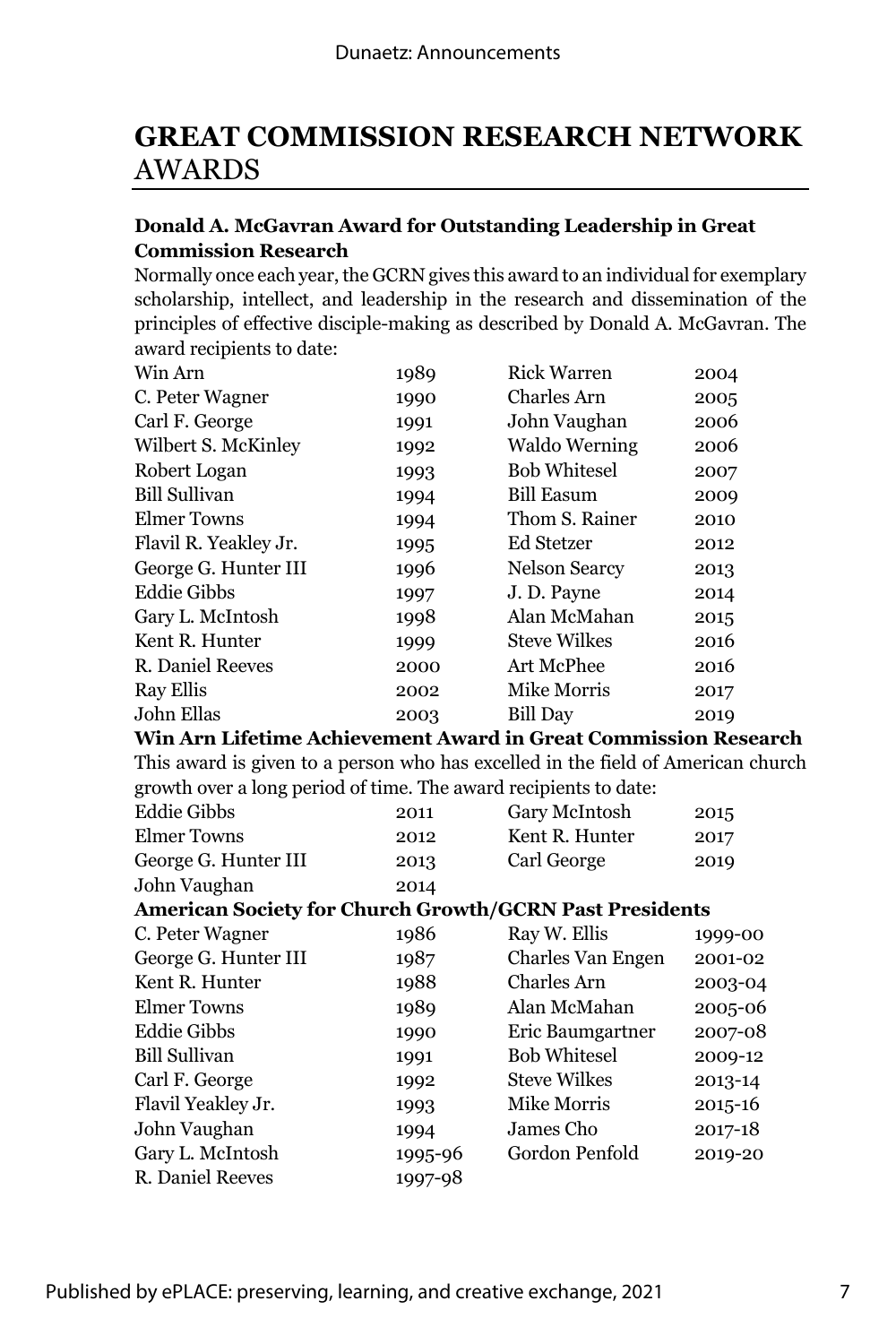### **GREAT COMMISSION RESEARCH NETWORK**

### SUBMISSIONS

The *Great Commission Research Journal* publishes both peerreviewed articles reporting original research and reviews of recent books relevant to evangelism and disciple making.

The scope of the journal includes research focusing on evangelism, church planting, church growth, spiritual formation, church renewal, worship, or missions. Articles come from both members and non-members of the Great Commission Research Network and are generally unsolicited submissions, which are welcomed and will be considered for peer-review. There is no charge for submission or publication.

### **ARTICLES**

All submissions should be emailed to the editor, David R. Dunaetz at ddunaetz@apu.edu.

### **Peer Review Process**

Only the highest quality submissions presenting original research within the scope of the journal will be chosen for publication. To ensure this, all articles will go through a peer review process. Articles deemed by the editor to have potential for publication will be sent to reviewers (members of the editorial board or other reviewers with the needed expertise) for their recommendation. Upon receiving the reviewers' recommendations, the author will be notified that the submission was either rejected, that the submission has potential but needs to be significantly revised and resubmitted, that the submission is conditionally accepted if the noted issues are addressed, or that the submission is accepted unconditionally.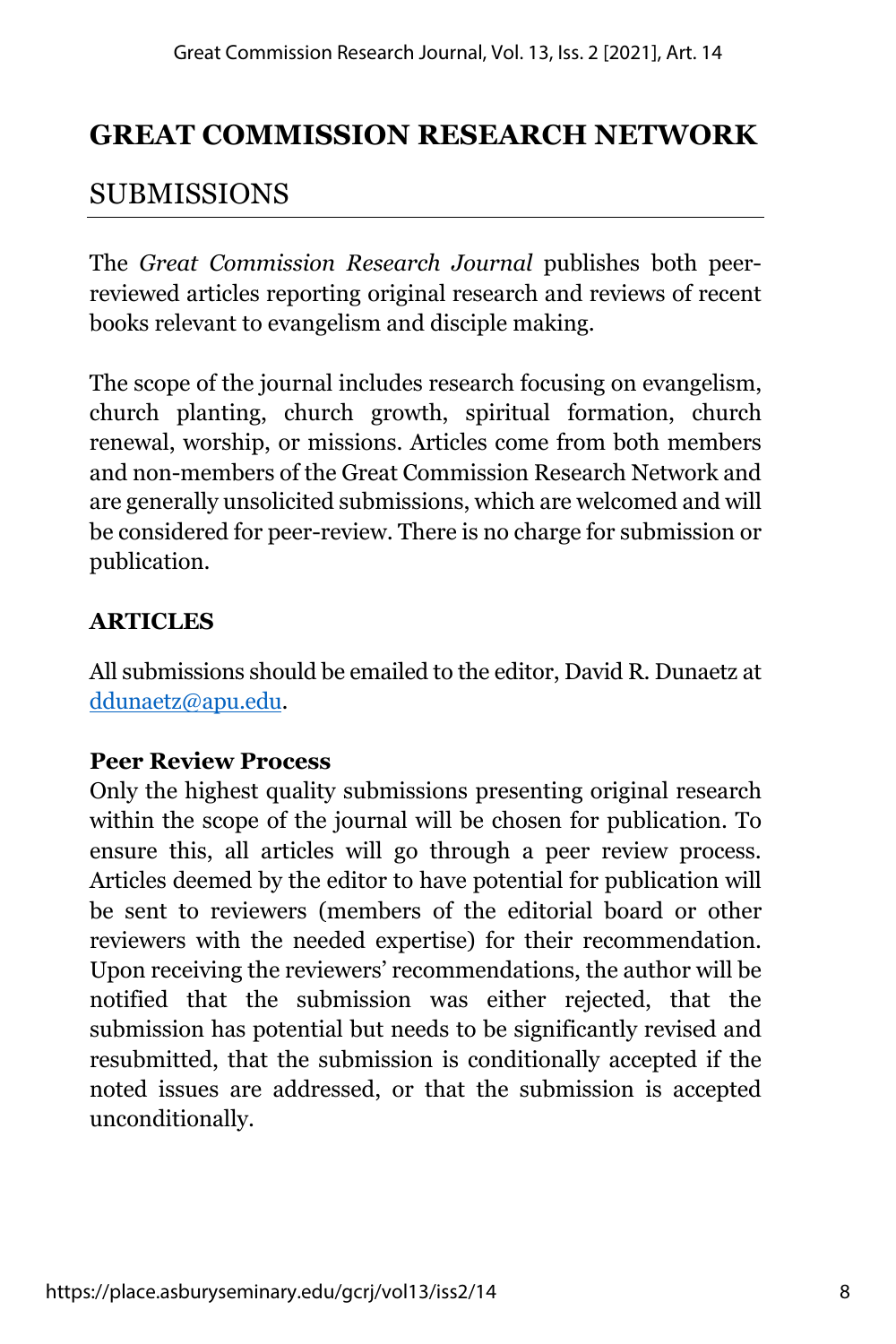#### **Format**

Papers should be APA formatted according to the 7th edition of the Publication Manual of the American Psychological Association. Submissions should include a cover page, be double-spaced in Times New Roman, and be between 3,000 and 7,000 words (approximately 10-22 pages) in .docx format. Contact the editor for exceptions to this word count.

In-text references should be in the form (Smith, 2020) or (Smith, 2020, p.100). At the end of the article should be a References section. No footnotes should be used. Minimize the use of endnotes. If endnotes are necessary, more than two or three are strongly discouraged; rather than using Microsoft Word's endnote tool, place them manually before the References section.

Include an abstract of approximately 100-150 words at the beginning of your text.

After the References section, include a short biography (approximately 30 words) for each author.

### **BOOK REVIEWS**

The purpose of our book reviews is to direct the reader to books that contribute to the broader disciple making endeavors of the church. The review (500-2000 words) is to help potential readers understand how the book will contribute to their ministry, especially those in North America or which have a large crosscultural base. The review should consist of a summary of the contents, an evaluation of the book, and a description of how the book is applicable to practitioners.

Before submitting a book review, please contact the book review editor Dr. Kelton Hinton (khinton247@gmail.com) to either propose a book to be reviewed or to ask if there is a book that needs to be reviewed.